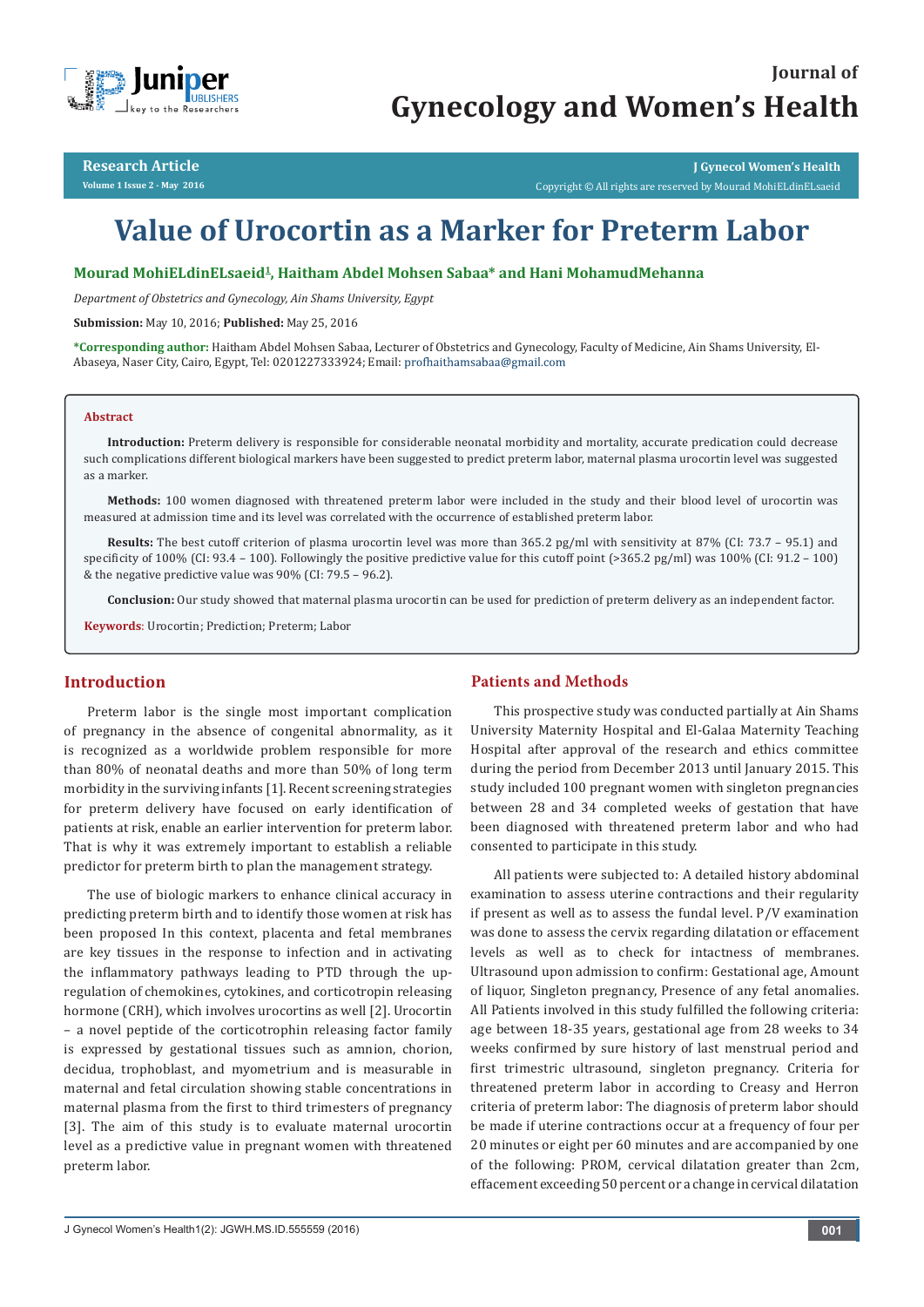or effacement detected by serial examinations [4]. Excluded from the study: Pregnant women with history of any medical or systemic diseases, patient with risk factors as polyhydramnios, past history of preterm labor, multiple pregnancy.

All patients were notified by the nature of this study and verbal consents were obtained from the patients prior to involvement upon admission into the Maternity Hospital. All women who are diagnosed with threatened preterm labor (28 - 34 weeks) were enrolled in this study. Serum samples were collected from all women before any intervention such as tocolysis or administration of steroids. All women were sampled once at the time of admission. Routine laboratory investigations included complete blood count using Sysmex21 k, C reactive protein using latex agglutination test and complete urine analysis. Samples of 10 ml blood will be collected from each subject: 2 ml of which will be put on EDTA to perform CBC and 3 ml will be left to clot, serum obtained will be collected and the remaining laboratory test will be performed.

Blood samples were collected in a chilled 4 ml heparinized monovette and gently mixed several times. The samples were then transferred to a centrifuge tube and were centrifuged at 1600 rpm for 15 min at 4 °C. The supernatant was then removed and if precipitation appeared, a second round of centrifugation occurred. Plasma samples were stored at −70°C until assay. Urocortin concentrations were then measured using ELISA. The range of the urocortin assay kit is 1nmol/L - 50nmol/L. This took place in the biochemistry department in Ain Shams University.

Urocortin measurement: plasma urocortin level will be assayed using EIA kit (phoenix pharmaceutical) according to the manufacturer instructions. We will add calibrators and samples (50µl) to 96 well immune plates coated with biotinylated goat anti-rabbit IgG (Capture antibodies). We then add 25 µl of rabbit

**Table 1:** Characteristics of the whole study population.

polyclonal antihuman urocortin serum (detection antibody) and an equal volume of biotinylated antibody to each well will be added and incubated the plate for two hours at room temperature. The well will be washed with assay buffer, and streptavidin conjugated horseradish peroxidase will be added, and again will be incubated for 1 hour at room temperature. The well will be washed with substrate solution (3, 5, tetramethylbenzidine) and will be incubated for 1 hour at room temperature. The reaction will be stopped by adding 2mol/l HCL and the absorbance will be read at 450 nm. Quantification of the unknown samples will be achieved by comparing their absorbance with a reference curve prepared with known standard concentrations.

# **Statistical Methods**

Data were analyzed using IBM© SPSS© Statistics version 22 (IBM© Corp., Armonk, NY, USA) and MedCalc© version 14 (MedCalc© Software bvba, Ostend, Belgium). Demographic criteria of the studied group are shown in Table 1, The analysis using unpaired T test revealed that there was no statistical significant difference between the 2 groups ( $p = 0.8$ ) as shown in Table 2. The plasma urocortin level among the sample had a mean 320 pg/dl with standard deviation of 164.5 as shown in Figure 1. The plasma urocortin level showed highly statistical significant difference (p<0.000) group A had a mean of 198.3  $\pm$  70.9 while group B had a significantly higher mean 464.7  $\pm$ 120 pg/ml, (Figure 2). There is an inverse correlation between plasma urocortin level and the onset of PTL to delivery time and it is highly significant (Figure 3 & Table 3). The ROC curve analysis was done using DeLong method to assess the prediction power of plasma urocortin level, CRP level & WBC for the delivery within 7 days. Only the Plasma Urocortin level showed significant ROC curve with high area under the curve  $(p<0.000,$ AUC=0.9) with confidence interval of 0.9 to 1.

| Variable                                | Metric        |  |  |
|-----------------------------------------|---------------|--|--|
| Age (years)                             | 26.3(4.2)     |  |  |
| BMI $(kg/m2)$                           | 23.0(2.3)     |  |  |
| Parity                                  | $1(0-2)$      |  |  |
| Number of previous abortions            | $0(0-1)$      |  |  |
| Gestational age at onset of PTL (weeks) | 30.4(1.6)     |  |  |
| Gestational age at onset of PTL (days)  | 212.7 (11.4)  |  |  |
| Hemoglobin level (g/dl)                 | 11.8(1.2)     |  |  |
| $CRP$ (mg/dl)                           | 3.5(1.6)      |  |  |
| WBC count (*1,000/mm <sup>3</sup> )     | 7.9(1.3)      |  |  |
| White cell count in urine (cells/HPF)   | $5(3-5)$      |  |  |
| Plasma urocortin level (pg/ml)          | 320.8 (164.5) |  |  |
| Onset of PTL to delivery time (days)    | 9.4(9.3)      |  |  |
| Gestational age at delivery (weeks)     | 31.7(2.1)     |  |  |
| Gestational age at delivery (days)      | 222.1 (14.5)  |  |  |
| Preterm delivery                        | 99 (99%)      |  |  |
| Delivery within 7 days                  | 46 (46%)      |  |  |

Data are presented as mean (SD), median (interquartile range), or number (%).

**How to cite this article:** Mourad M E E, Haitham A M S, Hani MM. Value of Urocortin as a Marker for Preterm Labor. J Gynecol Women's Health. 2016; 1(2): 555559. DOI: [10.19080/JGWH.2016.01.555559](http://dx.doi.org/10.19080/jgwh.2016.01.555559
). DOI: 10.19080/JGWH.2016.01.555559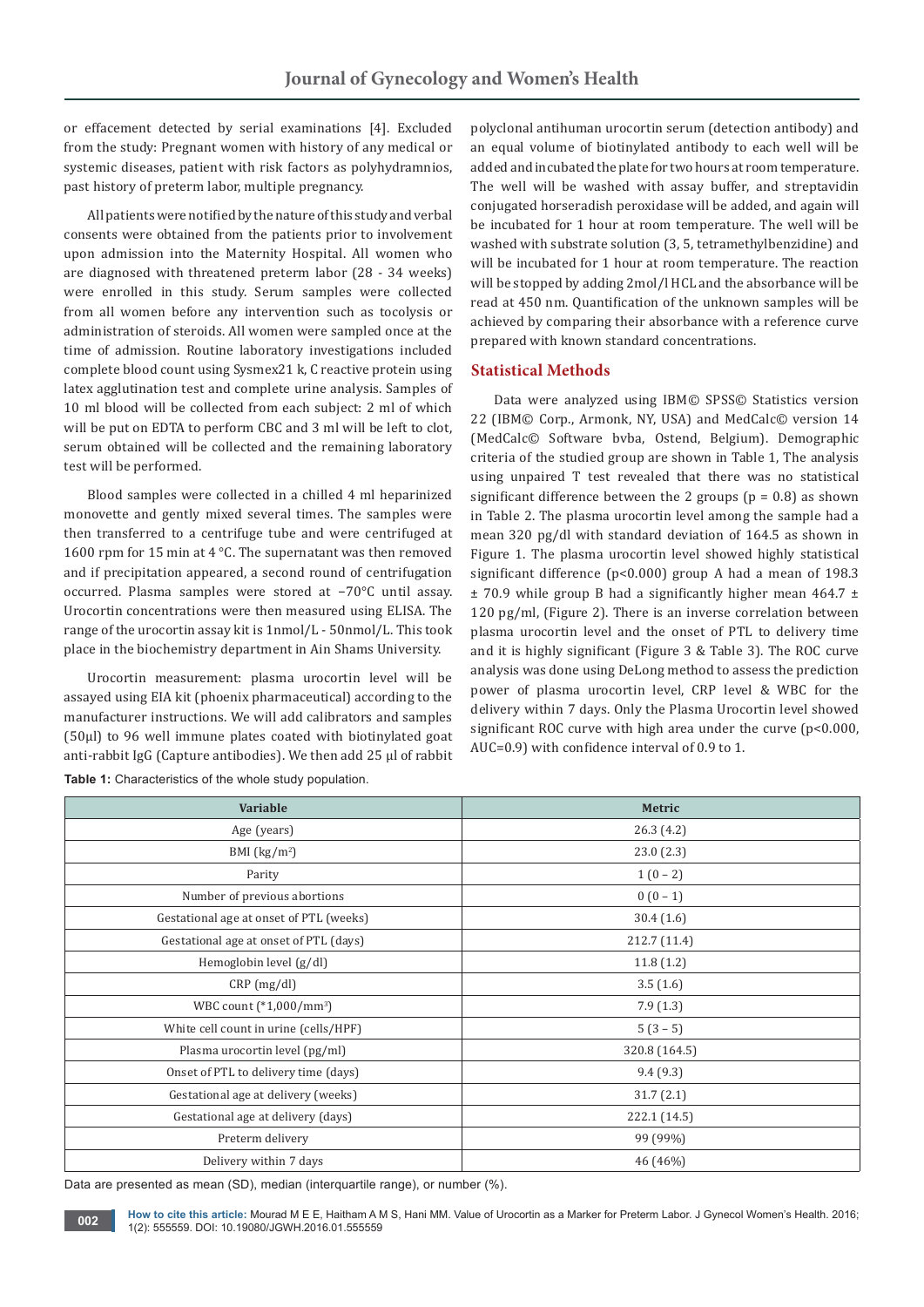| Variable                                | Delivered after 7 days (n=54) | Delivered within 7 days (n=46) | p-value              |
|-----------------------------------------|-------------------------------|--------------------------------|----------------------|
| Age (years)                             | 26.3(4.6)                     | 26.4(3.8)                      | $0.857$ ¶            |
| BMI $(kg/m2)$                           | 23.0(2.5)                     | 22.9(2.2)                      | 0.854                |
| Parity                                  | $1(0-2)$                      | $1(0-1)$                       | 0.2998               |
| Number of previous abortions            | $0(0-1)$                      | $1(0-2)$                       | $0.133$ §            |
| Gestational age at onset of PTL (weeks) | 30.4(1.6)                     | 30.4(1.7)                      | $0.949$ <sup>T</sup> |
| Gestational age at onset of PTL (days)  | 212.6 (11.0)                  | 212.7 (12.0)                   | $0.949$ <sup>T</sup> |
| Hemoglobin level (g/dl)                 | 11.7(1.2)                     | 11.9(1.3)                      | 0.624                |
| WBC count $(*1,000/mm^3)$               | 7.8(1.3)                      | 8.0(1.3)                       | 0.456                |
| CRP(mg/dl)                              | 3.4(1.7)                      | 3.5(1.5)                       | 0.636                |
| White cell count in urine (cells/HPF)   | $5(4-5)$                      | $4(3-5)$                       | 0.018§               |
| Plasma urocortin level (pg/ml)          | 198.3 (70.9)                  | 464.7 (120.1)                  | < 0.0001             |
| Onset of PTL to delivery time (days)    | 16.0(8.1)                     | 1.7(1.4)                       | < 0.0001             |
| Gestational age at delivery (weeks)     | 32.7(1.9)                     | 30.6(1.7)                      | < 0.0001             |
| Gestational age at delivery (days)      | 228.6 (13.2)                  | 214.4 (12.1)                   | $< 0.0001$ ¶         |

#### **Table 2:** Comparison of patients who delivered within 7 days and those who delivered after 7 days from the onset of PTL.

Data are presented as mean (SD) or median (interquartile range).

#### ¶Unpaired t test

§Mann-Whitney test

Inferential statistical analysis for the sample divided into 2 groups, those who delivered after 7 days 54 patients and those delivered within 7 days 46 patients referred to as group A referred to as group B using Mann Whitney test or Unpaired t test.

**Table 3:** Correlation between plasma urocortin level and various quantitative variables in the whole study population, in those who delivered within 7 days, and in those who delivered after 7 days from the onset of PTL.

|                                 |              | Plasma urocortin             |                               |                                |  |
|---------------------------------|--------------|------------------------------|-------------------------------|--------------------------------|--|
| Variable                        |              | All study population (n=100) | Delivered after 7 days (n=54) | Delivered within 7 days (n=46) |  |
| Age                             | $\mathbb{R}$ | 0.052                        | 0.181                         | $-0.029$                       |  |
|                                 | p-value      | 0.610                        | 0.190                         | 0.846                          |  |
| BMI                             | $\mathbb{R}$ | 0.057                        | 0.094                         | 0.160                          |  |
|                                 | p-value      | 0.571                        | 0.500                         | 0.289                          |  |
| Parity                          | $Rho(\rho)$  | $-0.028$                     | 0.123                         | 0.018                          |  |
|                                 | p-value      | 0.778                        | 0.377                         | 0.908                          |  |
| Number of previous abortions    | $Rho(\rho)$  | 0.068                        | 0.075                         | $-0.227$                       |  |
|                                 | p-value      | 0.499                        | 0.591                         | 0.129                          |  |
| Gestational age at onset of PTL | $\mathbb{R}$ | 0.035                        | 0.110                         | 0.017                          |  |
|                                 | p-value      | 0.727                        | 0.429                         | 0.913                          |  |
| Hemoglobin level                | $\mathbb{R}$ | 0.023                        | 0.033                         | $-0.069$                       |  |
|                                 | p-value      | 0.820                        | 0.812                         | 0.649                          |  |
| WBC count                       | $\mathsf{R}$ | 0.011                        | 0.214                         | $-0.302$                       |  |
|                                 | p-value      | 0.913                        | 0.120                         | 0.041                          |  |
| CRP                             | $\mathbb{R}$ | 0.042                        | $-0.154$                      | 0.127                          |  |
|                                 | p-value      | 0.677                        | 0.267                         | 0.400                          |  |
| White cell count in urine       | $Rho(\rho)$  | $-0.213$                     | $-0.111$                      | 0.017                          |  |
|                                 | p-value      | 0.033                        | 0.423                         | 0.912                          |  |
| Onset of PTL to delivery time   | $\mathbb{R}$ | $-0.753$                     | $-0.493$                      | $-0.657$                       |  |
|                                 | p-value      | < 0.0001                     | 0.0002                        | < 0.0001                       |  |
| Gestational age at delivery     | $\mathbb{R}$ | $-0.456$                     | $-0.210$                      | $-0.059$                       |  |
|                                 | p-value      | < 0.0001                     | 0.128                         | 0.695                          |  |

R: Pearson correlation coefficient; Rho (ρ): Spearman correlation coefficient.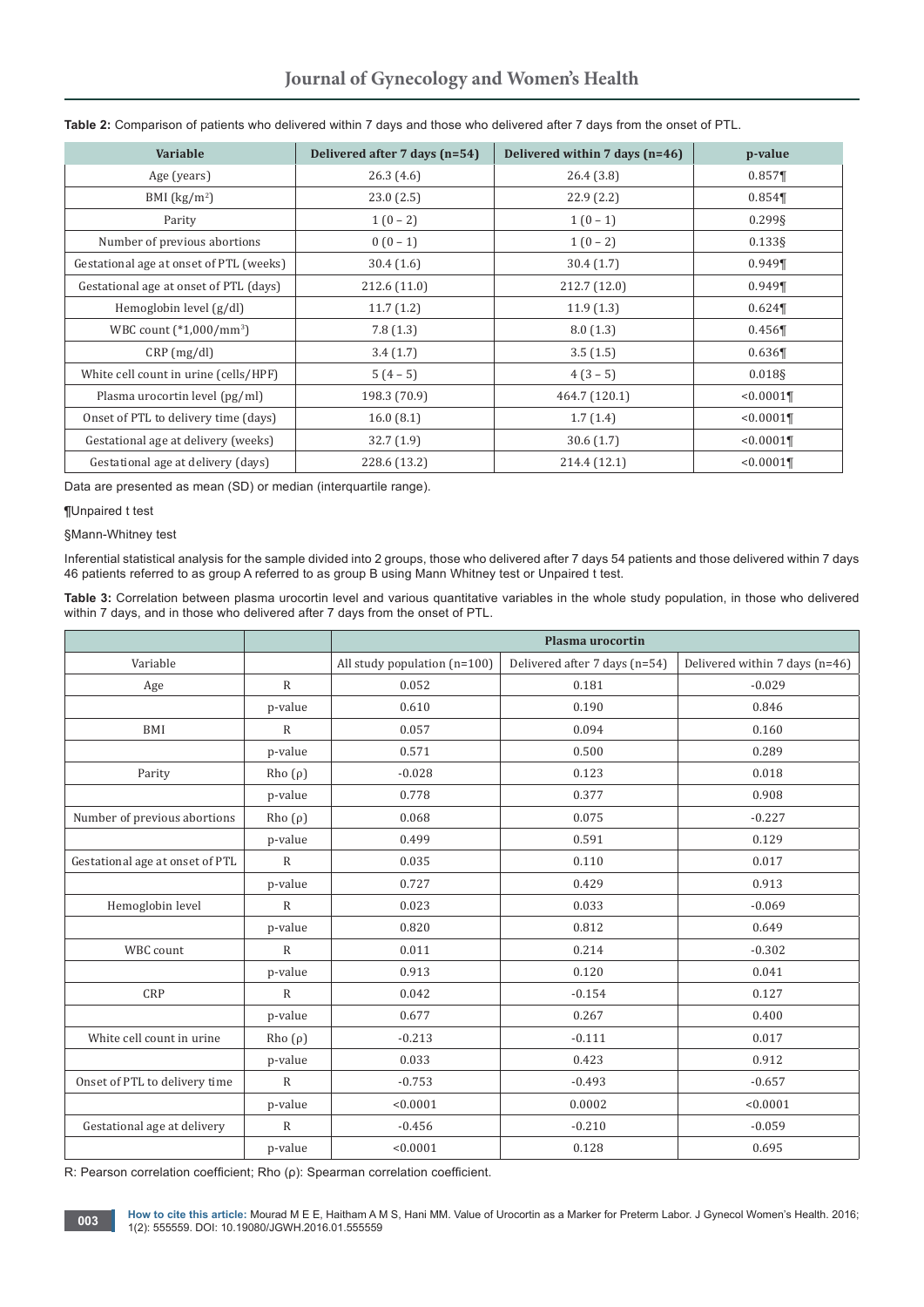





**Figure 3:** Scatter plot showing the correlation between plasma urocortin level and the onset of PTL to delivery time. Fitted line represents the locally estimated scatter plot smoothing (LOESS) trend line. This correlation was inversely correlated with highly statistical significance among the 2 groups

The best cutoff criterion of plasma urocortin level was more than 365.2 pg/ml with sensitivity at 87% (CI:  $73.7 - 95.1$ ) and specificity of 100% (CI: 93.4 – 100). Followingly the positive predictive value for this cutoff point (>365.2 pg/ml) was 100% (CI:  $91.2 - 100$ ) & the negative predictive value was  $90\%$  (CI: 79.5 – 96.2). The CRP level & WBC count level didn't have any significant ROC curve (p=0.6 & p=0.4) for the prediction of the delivery within 7 days (Table 4). The cutoff point of plasma urocortin level was more than 365.2 pg/ml with sensitivity at 87% (CI: 73.7 – 95.1) and specificity of 100% (CI: 93.4 – 100). Followingly the positive predictive value for this cutoff point (>365.2 pg/ml) was 100% (CI: 91.2 – 100) & the negative predictive value was 90% (CI: 79.5 – 96.2). The ROC curve for the plasma urocortin level had an area under the curve of 0.956 with highly statistical significance p<0.000 (Figure 4).

**Table 4:** Receiver-operating characteristic (ROC) curve analysis for the prediction of delivery within 7 days using plasma urocortin level, CRP level, or the WBC count.

|                                        | <b>Predictor</b>               |                |                |  |  |
|----------------------------------------|--------------------------------|----------------|----------------|--|--|
| ROC index                              | Urocortin                      | <b>CRP</b>     | <b>WBC</b>     |  |  |
| Area under the ROC curve (AUC)         | 0.956                          | 0.528          | 0.549          |  |  |
| 95% CI for AUC                         | 0.911 to 1.000                 | 0.416 to 0.640 | 0.434 to 0.663 |  |  |
| $p$ -value (AUC0=0.5)¶                 | < 0.0001                       | 0.619          | 0.406          |  |  |
| Youden index (J)                       | 0.870                          | 0.081          | 0.141          |  |  |
| Associated criterion                   | $>365.2$ pg/ml                 | $>2$ mg/dl     | $>9.1*103/mm3$ |  |  |
| Sensitivity (%)                        | 87.0                           | 67.4           | 32.6           |  |  |
| 95% CI of sensitivity                  | $73.7 - 95.1$                  | $52.0 - 80.5$  | $19.5 - 48.0$  |  |  |
| Specificity (%)                        | 100.0                          | 40.7           | 81.5           |  |  |
| 95% CI of specificity                  | $93.4 - 100.0$                 | $27.6 - 55.0$  | $68.6 - 90.7$  |  |  |
| Positive predictive value (PPV) (%)    | 49.2<br>100.0                  |                | 60.0           |  |  |
| 95% CI for PPV                         | $91.2 - 100.0$                 |                | $38.7 - 78.9$  |  |  |
| Negative predictive value (NPV) $(\%)$ | 90.0<br>59.5                   |                | 58.7           |  |  |
| 95% CI for NPV                         | $79.5 - 96.2$<br>$42.1 - 75.2$ |                | $46.7 - 69.9$  |  |  |

¶DeLong method.

onset of PTL.

**How to cite this article:** Mourad M E E, Haitham A M S, Hani MM. Value of Urocortin as a Marker for Preterm Labor. J Gynecol Women's Health. 2016; **1004 how to cite this article:** Modiad M E E, Haltham A N 1(2): 555559. DOI: [10.19080/JGWH.2016.01.555559](http://dx.doi.org/10.19080/jgwh.2016.01.555559
)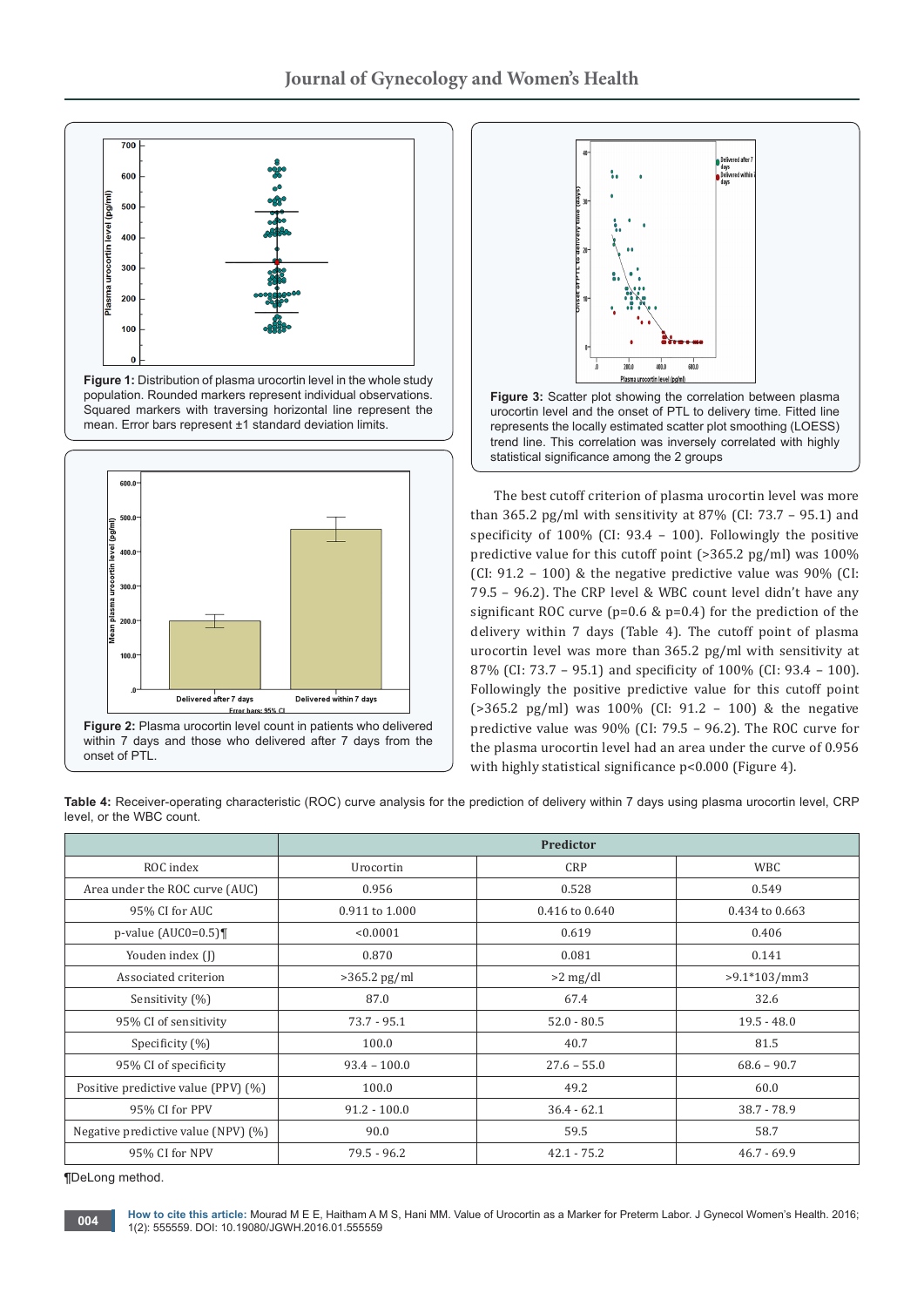

The age in years, BMI, number of previous deliveries, the gestational age in weeks, the WBC count and WBC count in urine, CRP level were all insignificant predictors for the delivery within 7 days. The number of previous delivery had a significant statistical prediction power for the delivery within 7 days (p=0.03) the Beta coefficient as 1.27. The odds ratio of number previous delivery was 3.56 (CI: 1.11 – 11.41) .The plasma urocortin level had a statistical highly significant prediction power for the delivery within 7 days (p<0.000) the Beta coefficient was 0.03. The odds ratio of the plasma urocortin level was 1.03 (CI: 1.02 to 1.05) (Table 5).

| Table 5: shows the results of the multivariate binary logistic regression for the binary outcome of delivery within 7 days. |  |  |  |
|-----------------------------------------------------------------------------------------------------------------------------|--|--|--|
|-----------------------------------------------------------------------------------------------------------------------------|--|--|--|

| Variable                            | $\bf{B}$ | <b>SE</b> | p-value  | Odds ratio | 95% CI for odds ratio |
|-------------------------------------|----------|-----------|----------|------------|-----------------------|
| Age (years)                         | $-0.05$  | 0.14      | 0.702    | 0.95       | 0.72 to 1.25          |
| BMI $(kg/m2)$                       | $-0.28$  | 0.22      | 0.197    | 0.76       | 0.49 to 1.16          |
| Number of previous deliveries       | $-0.68$  | 0.52      | 0.196    | 0.51       | 0.18 to 1.42          |
| Number of previous abortions        | 1.27     | 0.59      | 0.033    | 3.56       | 1.11 to 11.41         |
| Gestational age (weeks)             | $-0.41$  | 0.34      | 0.228    | 0.66       | 0.34 to 1.29          |
| WBC count (*1,000/mm <sup>3</sup> ) | 0.34     | 0.37      | 0.354    | 1.41       | 0.68 to 2.93          |
| WBC count in urine (cells/HPF)      | $-0.84$  | 0.48      | 0.083    | 0.43       | 0.17 to 1.12          |
| CRP, mg/dl                          | 0.17     | 0.34      | 0.621    | 1.18       | 0.61 to 2.32          |
| Urocortin $(pg/ml)$                 | 0.03     | 0.01      | < 0.0001 | 1.03       | 1.02 to 1.05          |
| Constant                            | 10.24    |           |          |            |                       |

B: Regression Coefficient; SE: Standard Error.

## **Discussion**

This prospective study conducted at both Ain Shams University Hospital & El-Galaa Maternity Hospital was done to measure the maternal plasma urocortin level evaluate its accuracy in predicting preterm delivery in women with threatened preterm labor. The preterm delivery occurred in 99 patients (99%) and the delivery within 7 days occurred in 46 patients (46%). The ROC curve analysis was done using DeLong method to assess the prediction power of plasma urocortin level, CRP level & WBC for the delivery within 7 days. Only the Plasma Urocortin level showed significant ROC curve with high area under the curve (p<0.000, AUC=0.9) with confidence interval of 0.9 to 1.

The best cutoff criterion of plasma urocortin level was more than 365.2 pg/ml with sensitivity at 87% (CI:  $73.7 - 95.1$ ) and specificity of 100% (CI: 93.4 – 100). Followingly the positive predictive value for this cutoff point (>365.2 pg/ml) was 100% (CI: 91.2 – 100) & the negative predictive value was 90% (CI: 79.5 – 96.2). The CRP level & WBC count level didn't have any significant ROC curve (p=0.6 & p=0.4) for the prediction of the delivery within 7 days.

The ROC curve using DeLong method for the CRP level didn't show any statistical significant curve (p=0.6) and the area under

curve was 0.52. The sensitivity was  $67.4\%$  (CI: 27.6 – 55) & the specificity was  $40.7\%$  (CI:  $36.4 - 62.1$ ) at more than 2 mg/ dl. Similarly the ROC curve for the WBC count didn't show any statistical significant curve (p=0.4) and the area under the curve was 0.54. The sensitivity was 32.6% (CI: 19.5 – 48) and the specificity was 81.5% (CI: 68.6 – 90.7) at more than 9.1 \*103 / mm<sub>3</sub>.

The results of the multivariate binary logistic regression for the binary outcome of delivery within 7 days showed that the age in years, BMI, number of previous deliveries, the gestational age in weeks, the WBC count and WBC count in urine, CRP level were all insignificant predictors for the delivery within 7 days. The number of previous delivery had a significant statistical prediction power for the delivery within 7 days (p=0.03) the Beta coefficient as 1.27. The odds ratio of number previous delivery was 3.56 (CI: 1.11 – 11.41). The plasma urocortin level had a statistical highly significant prediction power for the delivery within 7 days (p<0.000) the Beta coefficient was 0.03. The odds ratio of the plasma urocortin level was 1.03 (CI: 1.02 to 1.05).

To conclude, our study showed that maternal plasma urocortin can be used for prediction of preterm delivery as an independent factor. Even after adjusting the study and taking into consideration other factors that could influence the area under the curve. Our study still showed high predictive powers, and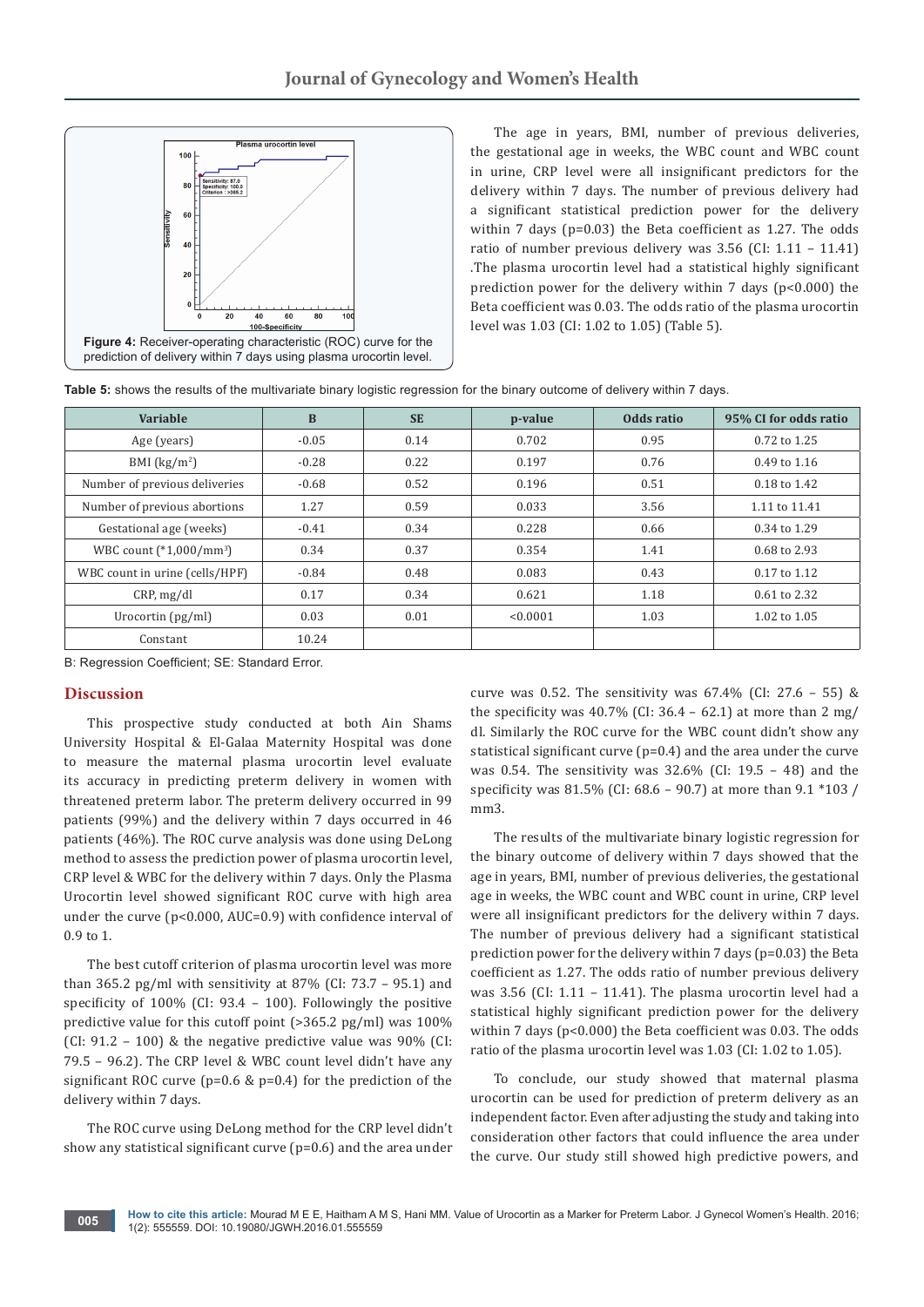with the use of those other factors a better predictive outcome was achieved. The study of Florio et al. [5] was conducted for the prediction of preterm delivery based on maternal plasma urocortin. The study measured the plasma levels of urocortin in women with threatened preterm labor to evaluate whether the measurement may predict preterm labor. This observational study included 85 women with singleton pregnancies between 28-34 completed gestational weeks with threatened preterm labor and the pregnancy outcome and evaluation of sensitivity, specificity, and predictive values of urocortin as a diagnostic test for preterm delivery were measured. Thirty of the 85 patients (35.3%) had preterm delivery within 7 days from admission, whereas the remaining delivered later. Urocortin was found to be significantly higher in women who delivered preterm (median 131.2pg/ml, with an interquartile interval of 115.1-139.4 pg/ml) than those who progressed to term delivery (median 95.4pg/ml, with an interquartile interval of 124.8 – 141.2 pg/ml). Receiver operating characteristic curve analysis revealed that urocortin at the cut-off of 113.9 pg. /ml had sensitivity of 80% & specificity of 100%, positive predictive value of 100%, and negative predictive value of 90% as a marker for preterm delivery. The conclusion was that maternal plasma urocortin concentration is increased in patients with threatened preterm labor, who have preterm delivery, and its measurement may be a promising new biochemical marker of preterm delivery [3,5].

Abdullah et al. [6] conducted a study that focused on amniotic fluid urocortin-1 concentrations for the prediction of preterm delivery. The aim of this study was to analyze whether urocortin-1 concentrations in midtrimester amniotic fluid could serve as an indicative marker of preterm labor. This was a retrospective cohort study that measured urocortin-1 concentrations in midtrimester amniotic fluid of 22 pregnant women with preterm deliveries and 45 women who delivered at term using enzyme-linked immunosorbent assay. This is similar to our study in that the urocortin was also measured using the enzyme-linked immunosorbent assay. The median amniotic fluid urocortin-1 concentration was significantly lower in the women with preterm birth (40.06 pg/ml; range 13.77-67.58) than in the women who gave birth at term (49.56 pg/ml; range 26.25-175.9 pg/ml;  $P = 0.022$ ). The study showed a sensitivity of 81.8%, specificity of 40.0%, and a positive predictive value of 40%. These results show that low urocortin-1 concentration in midtrimester amniotic fluid could be used as an indicative marker of preterm birth. This finding is coherent with our study regarding the fact that urocortin can be used as a predictive marker for preterm delivery, but differs somewhat regarding the values. These findings suggest that the lower the urocortin-1 concentrations in the amniotic fluid (<40.06 pg/ml), the higher the chance for preterm delivery to occur.

Another study was done by Iavazzo et al. [7]. This was a general study that aimed to assess the role of urocortin in gynecological and obstetrical conditions. The study objective was to assess the possible role of urocortin in different conditions, which included

preterm labor. This study involved conducting a MEDLINE search that was commenced with the terms "urocortin" "preterm labor" "placenta" "plasma" "amniotic fluid". Seventy-three articles were found to be relevant on the field and the potential role of urocortin in those conditions was presented. The amounting data derived from these articles suggested that urocortin could play a significant role in maintenance of placental function and labor. It was noted that further investigation on the field is necessary in order to confirm. For example, McLean et al. proposed the theory of the 'CRH placental clock' which could determine the duration of gestation and the timing of parturition & delivery [8]. Also, Torricelli et al. [9] revealed that levels of CRF & urocortins were lower when comparing post-term with term pregnancies out of labor. In conclusion, the data suggested that urocortin could play a significant role in human reproduction as well as in initiation, maintenance, and termination of pregnancy. Urocortin was found to have a major role in human placenta by stimulating ACTH, prostaglandins, and activing a secretion and by regulating placental vessel resistance to blood flow. It was evident by Glynn et al. [10], that levels of maternal plasma urocortin were higher at labor than those during pregnancy, and for that reason they suggested that urocortin is involved in the mechanisms of labor by promoting myometrial contractility. They concluded that urocortin provided a high predictor for the duration of gestation, and that further investigation on the field is necessary to clarify the physiological pathways in which this molecule participates. These findings are coherent with our study.

Our limited study showed that plasma urocortin can indeed be used as a predictive marker for preterm labor with a good predictive value as evidenced by a significant area under the ROC curves. Our study helped us conclude that urocortin can be used as an independent factor or in combination with other statistically significant factors to help in the prediction of preterm delivery. Even after adjusting the study and taking into consideration other factors that could influence the area under the curve, our study still showed high predictive powers for the urocortin as an independent factor for preterm delivery prediction. Urocortin can influence the time to event (in our case, the time to preterm delivery). The fact that it can be obtained through a blood sample gives it high applicability.

# **References**

- 1. [Goldenberg RL, Culhane JF, Iams JD, Romero R \(2008\) Epidemiology](http://www.ncbi.nlm.nih.gov/pubmed/18177778)  [and causes of preterm birth. The Lancet 371\(9606\): 75-84.](http://www.ncbi.nlm.nih.gov/pubmed/18177778)
- 2. [Challis J, Lye S, Gibb W, Whittle W, Patel F, et al. \(2001\) Understanding](http://www.ncbi.nlm.nih.gov/pubmed/11594542)  [preterm labor. Ann NY Acad Sci 943: 225-234.](http://www.ncbi.nlm.nih.gov/pubmed/11594542)
- 3. [Florio P, Vale W, Petraglia F \(2004\) Urocortins in human reproduction.](http://www.ncbi.nlm.nih.gov/pubmed/15476942)  [Peptides 25\(10\): 1751-1757.](http://www.ncbi.nlm.nih.gov/pubmed/15476942)
- 4. [Creasy RK, Herron MA \(1981\) Prevention of preterm birth. Semin](http://www.ncbi.nlm.nih.gov/pubmed/7025219)  [Perinatol 5\(3\): 295-302.](http://www.ncbi.nlm.nih.gov/pubmed/7025219)
- 5. [Florio P, Linton EA, Torricelli M, Faldini E, Reis FM, et al. \(2007\)](http://www.ncbi.nlm.nih.gov/pubmed/17986644)  [Prediction of preterm delivery based on maternal plasma urocortin. J](http://www.ncbi.nlm.nih.gov/pubmed/17986644)  [Clin Endocrinol Metab 92\(12\): 4734-4737.](http://www.ncbi.nlm.nih.gov/pubmed/17986644)
- 6. [Abdullah K, Ebru C, Onder C, Omer Y, Ibrahim H, et al. \(2013\) Amniotic](http://www.ncbi.nlm.nih.gov/pubmed/23803006)  [fluid urocortin-1 concentrations for the prediction of preterm delivery.](http://www.ncbi.nlm.nih.gov/pubmed/23803006)